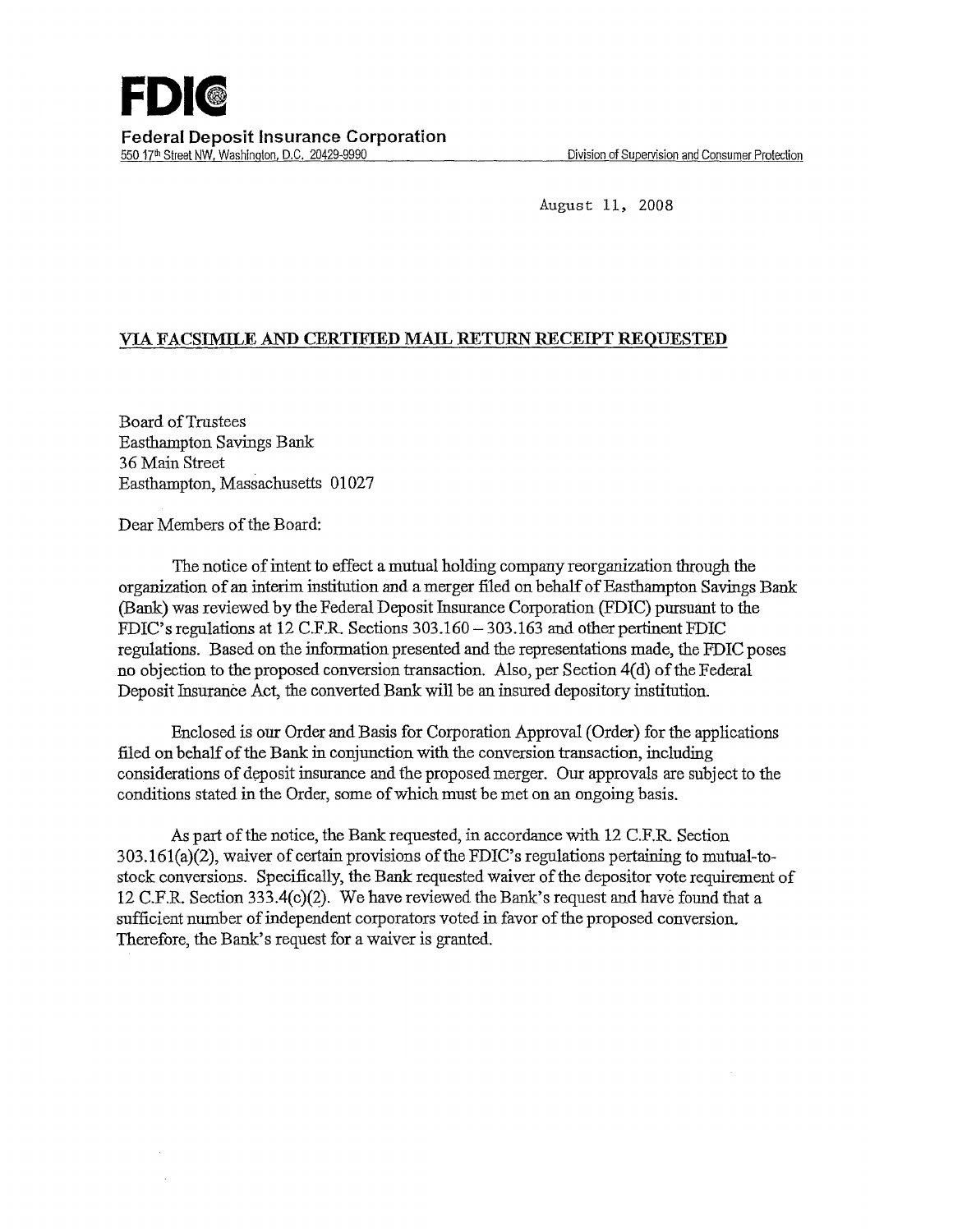Board of Trustees Easthampton Savings Bank Page 2

Please notify the Boston Area Office in writing when fihe proposed transaction has been consummated. If an extension of time limit included in the Order is required, a letter requesting a specific extension of the limitation, including reasons therefore, should be submitted to the Boston Area Office.

Sinceraly,

/s/

Christopher J. Spoth Senior Deputy Director

Enclosure

cc: Darah E. Manning Nutter, McClennen & Fish, LLP World Trade Center West I55 Seaport Boulevard Boston, Massachusetts 02210-2604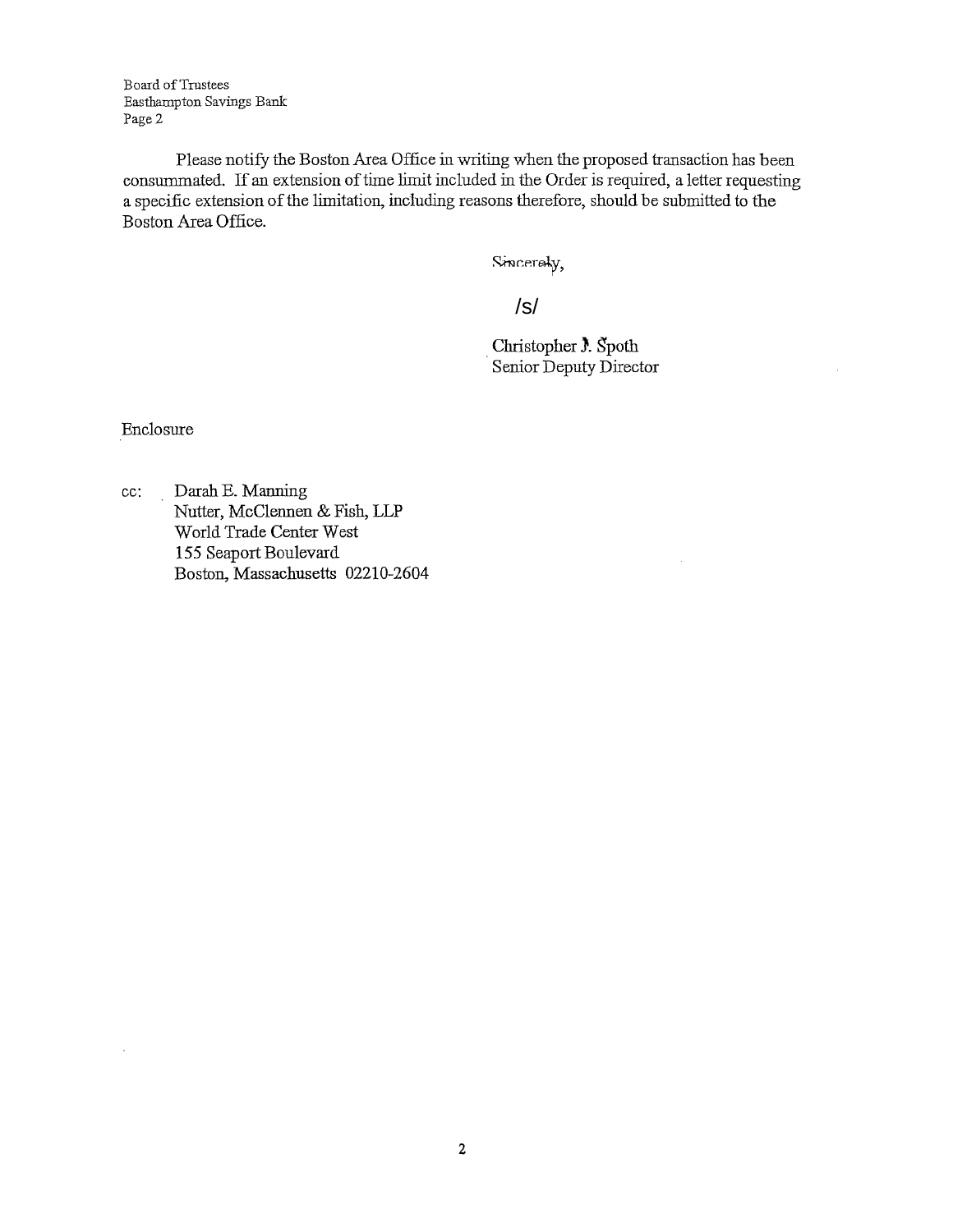## FEDERAL DEPOSIT INSURANCE CORPORATION

Easthampton Savings Bank Easthampton, Hampshire County, Massachusetts

Application for Federal Deposit Insurance and Consent to Merge

## ORDER AND BASIS FOR CORPORATION APPROVAL

Pursuant to Section S and Section 18(c) and other provisions of the Federal Deposit Insurance (FDA Act, an application has been filed on behalf of Easthampton Savings Bank, Easthampton, Massachusetts (Mutual Institution), currently astate-chartered, mutually-owned Deposit Insurance Fund (D1F) member with total resources of \$763,186,000 and total deposits of \$592,024,000 as of March 31, 2008, for the FDIC's consent to merge with Easthampton Interim Subsidiary Bank, Easthampton, Massachusetts, a proposed new interim, state-chartered stock savings bank. In addition, applications have been filed for Federal deposit insurance for Easthampton Interim Mutual Bank (a de novo mutual savings bank to be subsequently organized into a mutual holding company} and Easthampton Interim Subsidiary Bank.

The transaction is to effect the Mutual Institution's plan of reorganization which, solely to facilitate such undertaking, provides for:

- $\bullet$  Mutual Institution to organize a new *de novo* mutual savings bank under Massachusetts law to be known as Easthampton Interim Mutual Bank.
- Easthampton Interim Mutual Bank to reorganize into mutual holding company to be known as ESB Bancorp, MHC.
- ESB Bancorp, MHC to establish awholly-owned Massachusetts interim stock bank subsidiary to be known as Easthampton Interim Subsidiary Bank.
- ESB Bancorp, MHC to establish aMassachusetts stock corporation to be known as ESB Bancorp, Inc.
- Mutual Institution to immediately merge with and into Easthampton Interim Subsidiary Bank, under the name of Easthampton Savings Bank, but with the charter of the Easthampton Interim Subsidiary Bank surviving (Resultant Bank or Easthampton Savings Bank).
- ESB Bancorp, MHC to unmediately thereafter contribute 100% of the shares of the Resultant Bank. to ESB Bancorp, Inc.

Upon consummation of the reorganization, the deposits of the Easthampton Savings Bank will continue to be insured under the DIF. On the effective date of the reorganization, Easthampton Savings Bank will be a stock bank that is wholly owned by ESB Bancorp, Inc., which will be wholly owned by ESB Bancorp, MHC. Applications for the establishment of ESB Bancorp,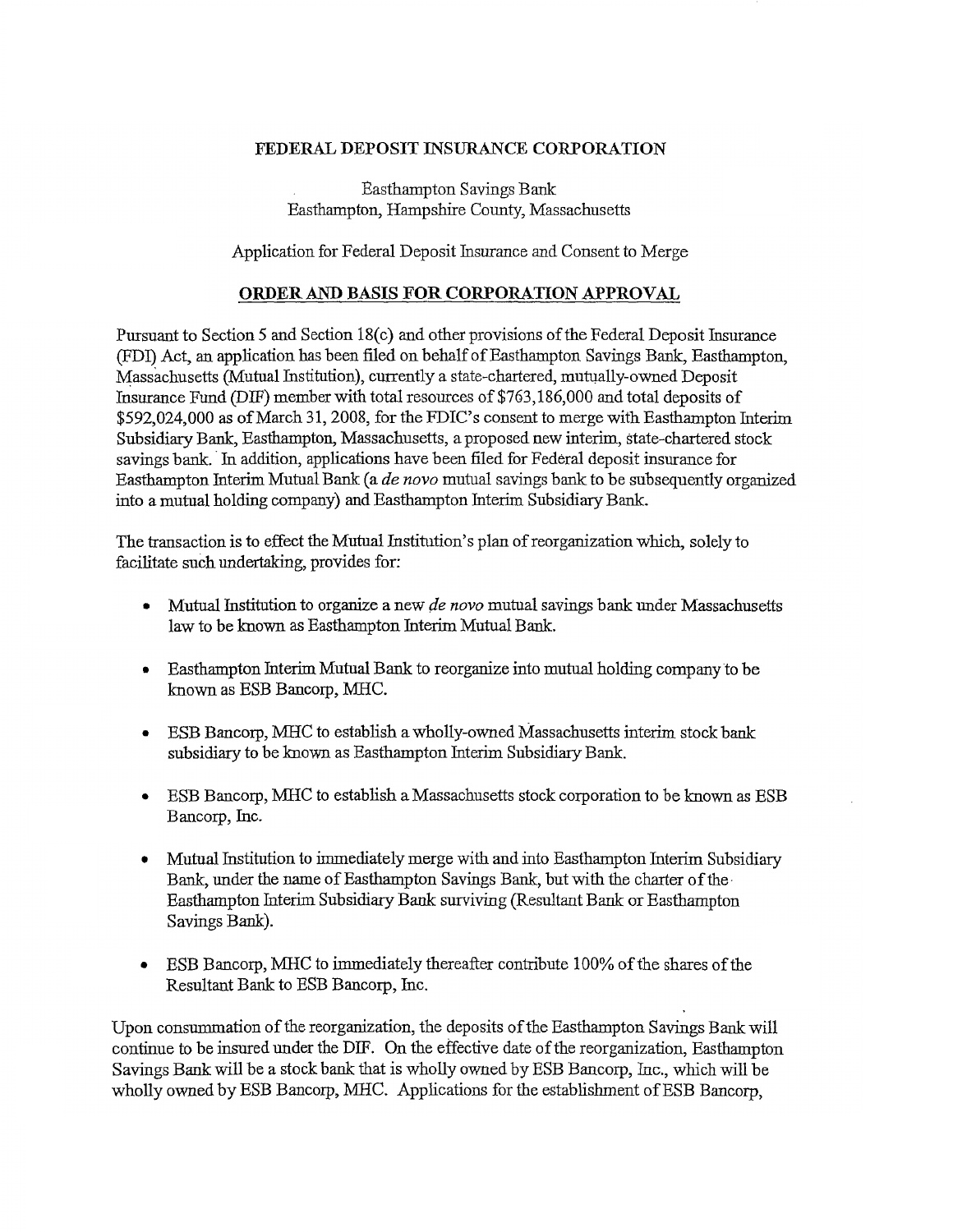MHC and ESB Bancorp, Inc. have been approved by the Board of Governors of the Federal Reserve System. Also, the Commonwealth of Massachusetts has granted Easthampton Savings Bask the authority to conduct a banking business and approved the establishment and operation of a stock savings bank. Following consummation of the mezger, Easthampton Savings Bank will operate the same banking business, with the same management, at the same locations now being served by the Mutual Institution. The proposed transaction, per se, will not alter the competitive structure of banking in the market served by the Mutual Institution. Easthampton Savings Bank's main office wi11 continue to be located at 36 Main Street, Easthampton, Massachusetts.

Notice of the proposed transaction, in a form approved by the FDIC, has been published pursuant to the FDI Act. A review of available information, including the Community Reinvestment Act (CZ2A) Statement of the pzoponent, disclosed no inconsistencies with the purposes of the CRA. Easthampton Savings Bank is expected to continue to meet the credit needs of its entire community, consistent with the safe and sound operation of the institution.

In connection with the merger application, the FDIC has taken into consideration the financial and managerial resources and prospects of the proposed banks and the Resultant Bank, the convenience and needs of the community to be served, and the competitive nature of the proposed transaction. The FDIC has also taken into consideration the effectiveness of the insured depository institutions involved in the proposed merger transaction in combating moneylaundering activities.

Having found favorably on all statutory factors, it is the FDIC's judgment that the application should be and is hereby approved, subject to the following conditions, some of which are continuing in nature:

- 1. That, except for the proposed transfer of stock to ESB Bancorp, MHC and the contribution of that stock by ESB Bancorp, MHC to ESB Bancorp, Inc., no shares of the stock of Easthampton Savings Bank shall be sold, transferred or otherwise disposed of, to any person (including any Employee Stock Ownership Plan) unless prior notice is provided to, and non-objection is received from, the FDIC;
- 2. That, prior to a sale, transfer or other disposition of any shares of EBB Bancorp, Inc. by ESB Bancorp, MHC, to any person (including any Employee Stock Ownership Plan) ox a conversion of ESB Bancorp, MHC, to stock form, Easthampton Savings Bank will provide written notification to the FDIC and provide the FDIC with copies of all documents filed with the state and Federal banking and/or securities regulators in connection with any sale, transfer, disposition or conversion;
- 3. That, should any shares of stock of Easthampton Savings Bank or ESB Bancorp, Inc. be issued to persons other than ESB Bancorp, Inc, and ESB Bancorp, MHC, any dividends waived by ESB Bancorp, MHC must be retained by ESB Bancorp, Inc, or Easthampton Savings Bank and segregated, earmarked or otherwise identified on its books and records; such amounts must be taken into account in any'valuation of the institution and factored into the calculation used in establishing a fair and reasonable basis for